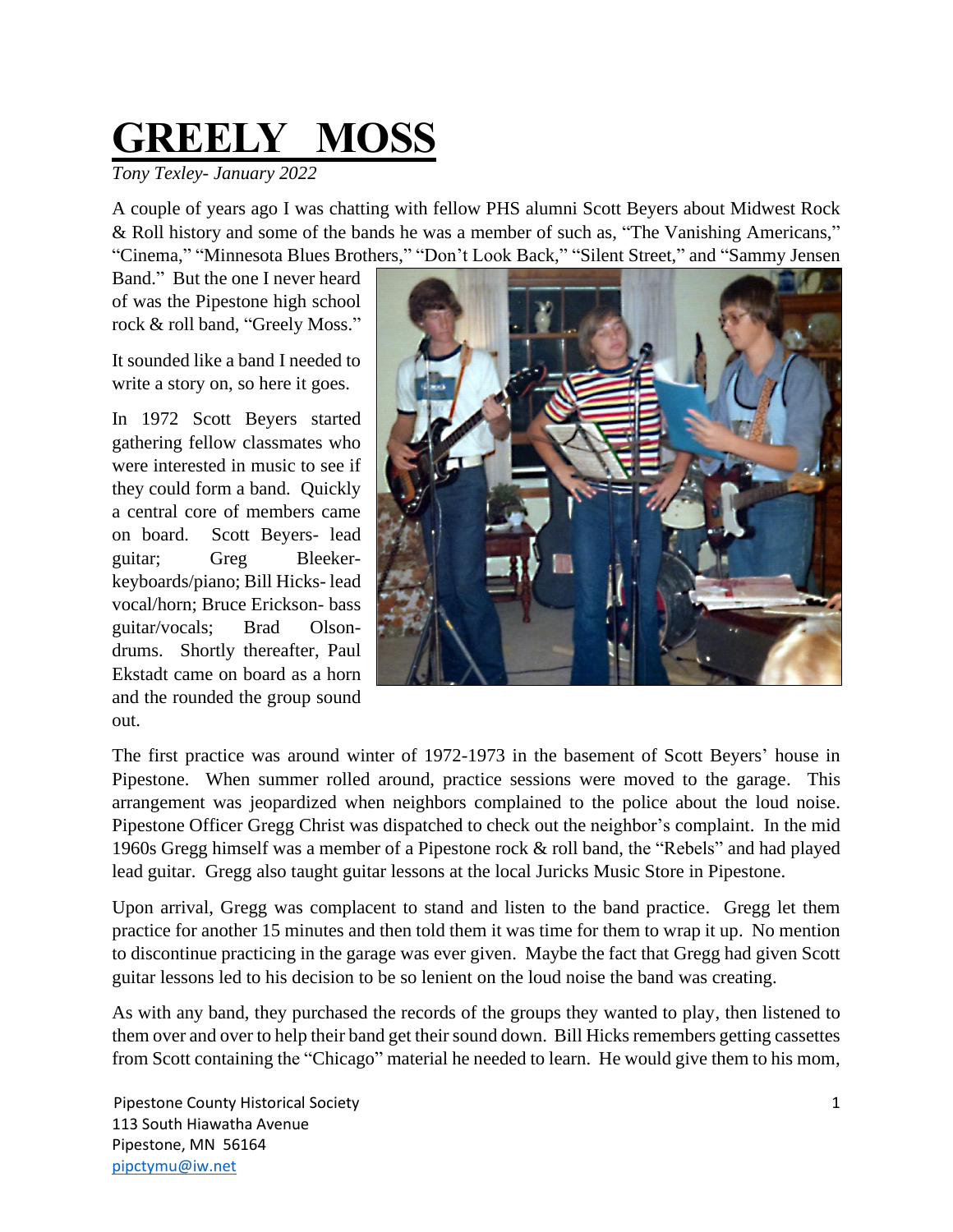Donna, to listen to. Playing the piano and listening to the trumpet parts over and over again, Donna wrote out all the sheet music for Bill's parts. One day Scott took a trip to Schmidt Music in the Twin Cities and purchased a book that had all the scores for Chicago songs for each instrument. Bill also mentioned years earlier he would walk over to Bill Stone's house across from the Pipestone Hospital to listen to Bill's band "Hallucination Generation" practice, which ironically had the same issues with loudness and police that "Greely Moss" encountered.



I asked the guys how they came up with the name "Greely Moss." After much discussion on the matter, it was decided they had looked in a dictionary and saw Horace Greely. They dropped the Horace and ended up substituting the word Moss at the end instead.

In 1974, "Greely Moss" first gigs consisted of dances at Dolson Hill and Alexander Brown Elementary Schools. In these early gigs, the sets lasted about a half hour consisting of 7-8 songs. They would then play the same set over again.

Songs by the group "Chicago" were often lengthy and more complex in arrangement to learn but



their set list continued to expand, and they were getting tighter as a band. Next up was a show for middle school students at the Pipestone High School auditorium with a large number of parents also in attendance in the balcony. This performance was actually recorded on Paul Ekstadt's reel-to-reel and is still available for worldwide distribution!

During this time, the band's set list included material by "Chicago," "Grass Roots," "Turtles," "Safaris," and Paul McCartney to name a few. They also included a number of songs from the hit movie *American Graffiti*.

One particular gig was mentioned by all members of the band during interviews for this story. In 1974, Greely Moss played a surprise birthday party for fellow classmate Jane Yseth out at her family's house in the country. A great time was shared with good food and great entertainment. I asked Jane what she remembers about that night, she said, "I just

remember feeling how awesome it was to have such talented classmates and a group of friends that got along so well."

Pipestone County Historical Society 2 113 South Hiawatha Avenue Pipestone, MN 56164 [pipctymu@iw.net](mailto:pipctymu@iw.net)